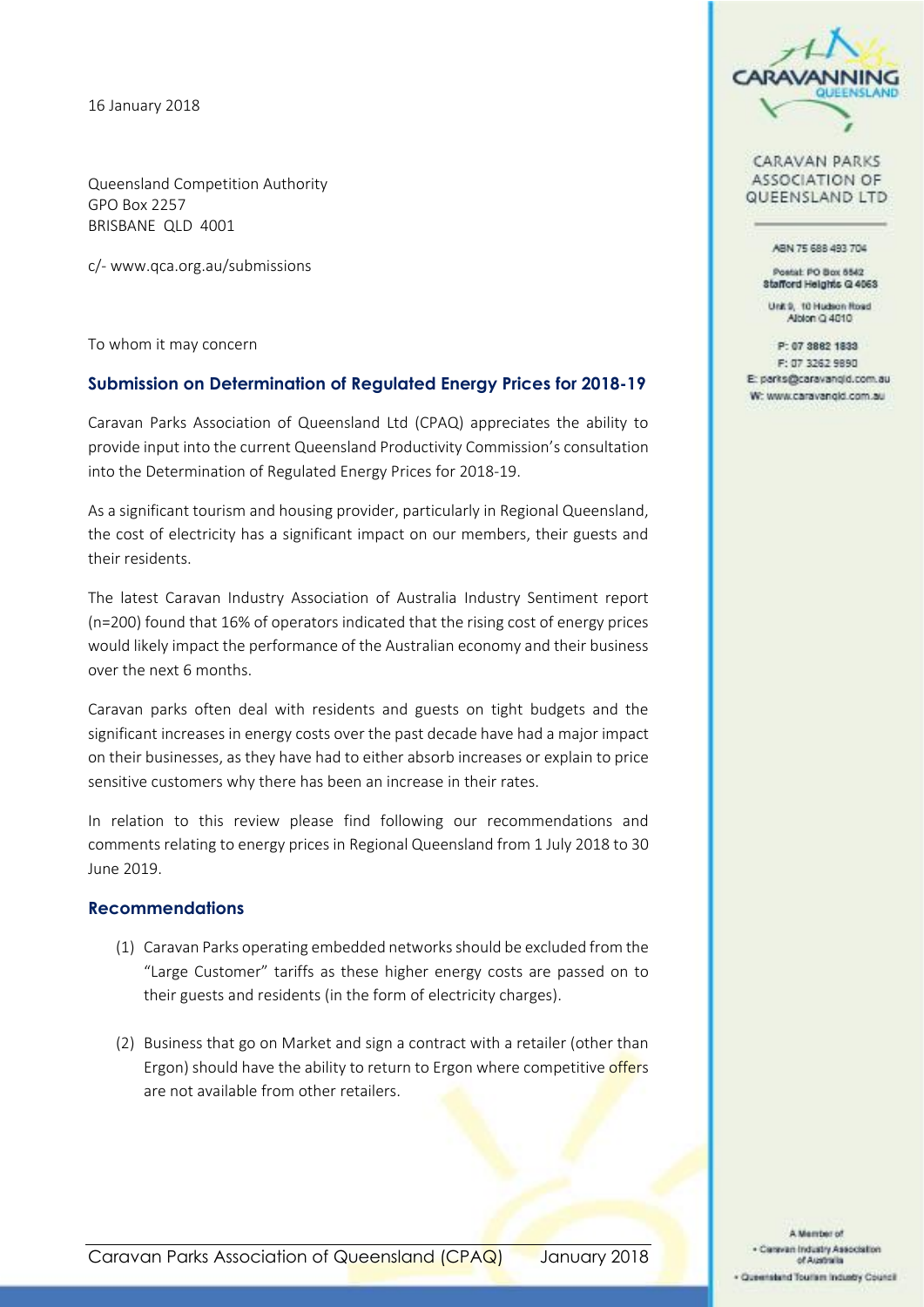### **Background**

In Queensland caravan parks are an integral part of many regional communities. Not only are they are a significant provider of accommodation to the tourism sector in these communities, they also offer affordable accommodation options for residents.

Caravan parks fall into three broad categories in Queensland:

- 1. Tourists only
- 2. Mixed use (that is caravan parks with a mix of tourists, and residents either in onsite caravans/cabins, or in manufactured homes)
- 3. Residential only

Many caravan parks across all three categories on-sell electricity to guests and/or residents within their park through an embedded network. These businesses do not run energy sale businesses, however, in the operation of their primary business, they provide an essential service by supplying and maintaining the necessary infrastructure to deliver electricity to park customers.

Caravan parks charge residents for electricity as allowed under the Residential Tenancies and Rooming Accommodation Act 2003 (RTA) and Manufactured Homes (Residential Parks) Act 2003 (MHA), or in the case of tourists charged for electricity, under the Australian Energy Regulator (AER) guidelines. They do not, and may not, by law charge their customers for the cost of providing the infrastructure of individual powerhead meters, for the cost of maintaining this infrastructure, or for the administrative costs associated with running this network, nor can they make a profit on the supply of electricity.

# **Recommendation 1**

# Caravan Parks operating embedded networks should be excluded from the "Large Customer" tariffs as these higher energy costs are passed on to their guests and residents (in the form of electricity charges).

To ensure competitive electricity pricing for all residents in Queensland we recommend that caravan parks that operate embedded networks should NOT be considered a "Large Customer" and incur the tariffs levied on "large customers".

Caravan parks (running embedded networks) pass on the electricity charges incurred by their residents (and in some cases guests) at the cost they are charged (based on individual usage). Under the state based Residential Tenancies and Rooming Accommodation Act 2008 and Manufactured Homes (Residential Parks) Act 2003 as well as the Australian Energy Regulator exempt retailer guidelines these parks are restricted as to what they can charge for the supply of electricity and as a result normally on-charge what they have been charged based on the use of the individual site.

Where a caravan park exceeds 100 mWh's per annum they switch from being a "small business customer" and become a "large customer", despite relatively low turnover and the large number of individuals that are responsible for the usage. On becoming a large "customer" their tariffs increase significantly, this then flows through to the residents and guests in their park. This means that residents are being charged significantly more than they would be charged if they were based in South East Queensland, or as a residential customer in their current location.

It is difficult for caravan parks to offset these charges by primarily using power during off peak periods or by using solar as the peak times of electricity use in most caravan parks are from 6pm until 9pm.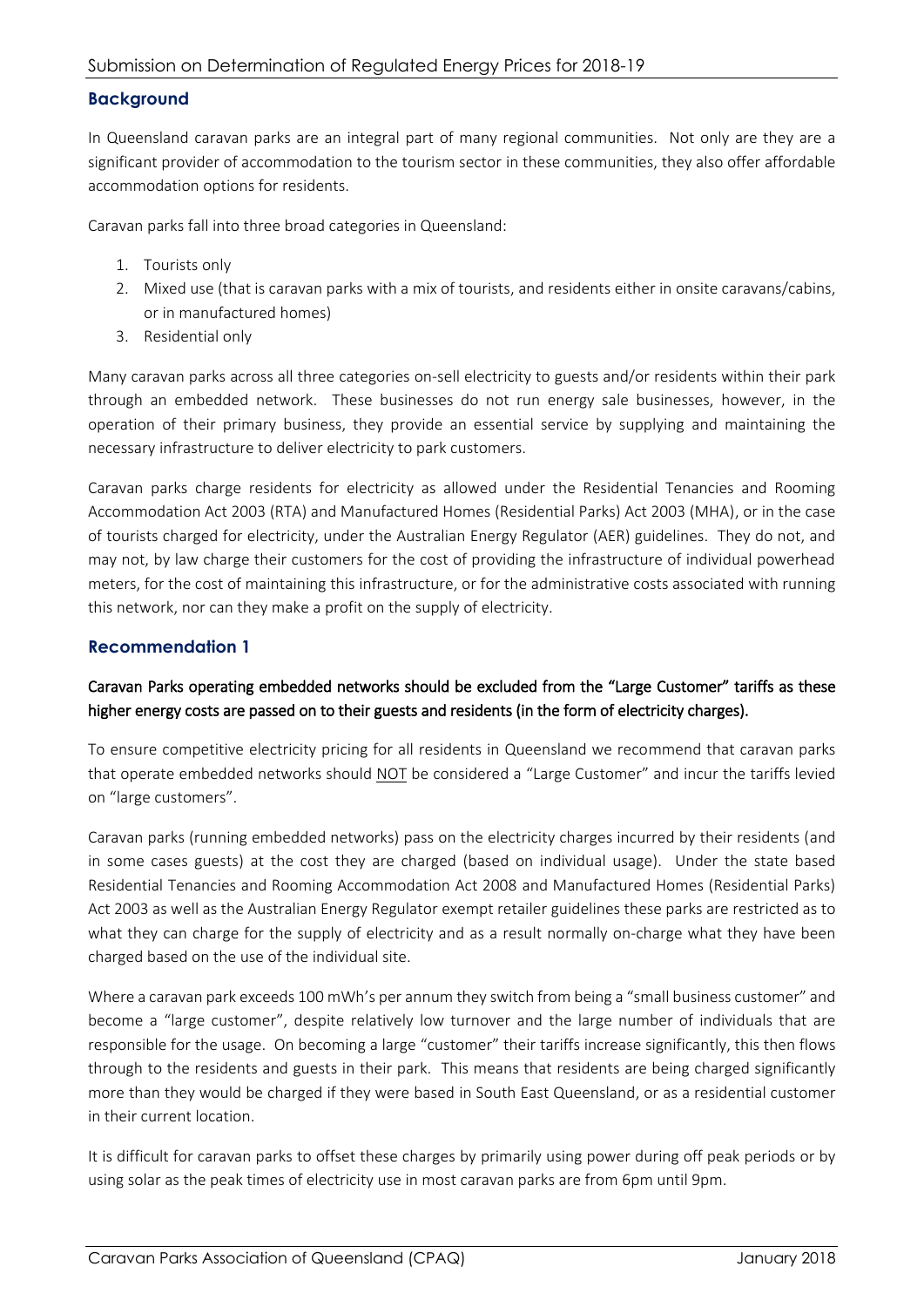## Submission on Determination of Regulated Energy Prices for 2018-19

While the AER has introduced the ability for customers of embedded networks to go "on-market" we believe the cost of a new meter (due to the age of most caravan parks the current meters are not compatible with going on-market) will outweigh the perceived benefits by the customer making it unlikely they will go onmarket. Further this group of residents may have difficulty (due to their age or circumstance) going through the process of going on-market. This, coupled with the limited choice of retailers outside of South East Queensland means that these customers are negatively impacted by the designation of the business as a "large customer".

# **Recommendation 2**

# Business that go on Market and sign a contract with a retailer (other than Ergon) should have the ability to return to Ergon where competitive offers are not available from other retailers.

Many caravan parks outside of South East Queensland have signed contracts with retailers (other than Ergon) to take advantage of the more competitive rates available to them.

With the decline in mining in these regions park operators have been advised of significant impending price increases which are no longer competitive, particularly when compared to the Ergon large customer tariffs. One park operator reported that their retailer has advised them at this stage their tariff will be increasing by at least 44% when their contract is up for renewal later this year.

In order to establish a competitive electricity market we believe these businesses should have the ability to return to Ergon, particularly in situations where other retailers are unable, or unwilling, to make a competitive offer.

#### **About us**

Caravan Parks Association of Queensland Ltd (CPAQ) is the industry body representing caravan parks in Queensland. Established in 1966, the association is the voice for the sector, providing support and networking opportunities in addition to advocating on behalf of the industry, and promoting the sector to interested consumers.

There are currently over 450 full and associate members of CPAQ, made up of caravan park operators, mixed use parks (i.e. catering for caravans and residents in manufactured homes), and campgrounds, large and small, from all corners of the State, along with industry suppliers, tourism businesses, and regional and local tourism organisations.

We seek to work with both state and local governments to balance the needs of the consumer (which includes permanent residents in caravan parks) with those of the Government and industry. We actively strive to ensure not only that minimum standards within caravan parks are met, but that over time these industry standards are in fact driven higher.

As the peak body for the sector we aim to:

- Foster and assist in the development of the caravan parks industry
- Encourage a high standard of quality service and ethics from caravan parks in Queensland
- Strongly advocate for a level playing field for all industry participants
- Promote Queensland Caravan Parks as the holiday destination of choice
- Work closely with State and Local Government for the benefit of our members and councils